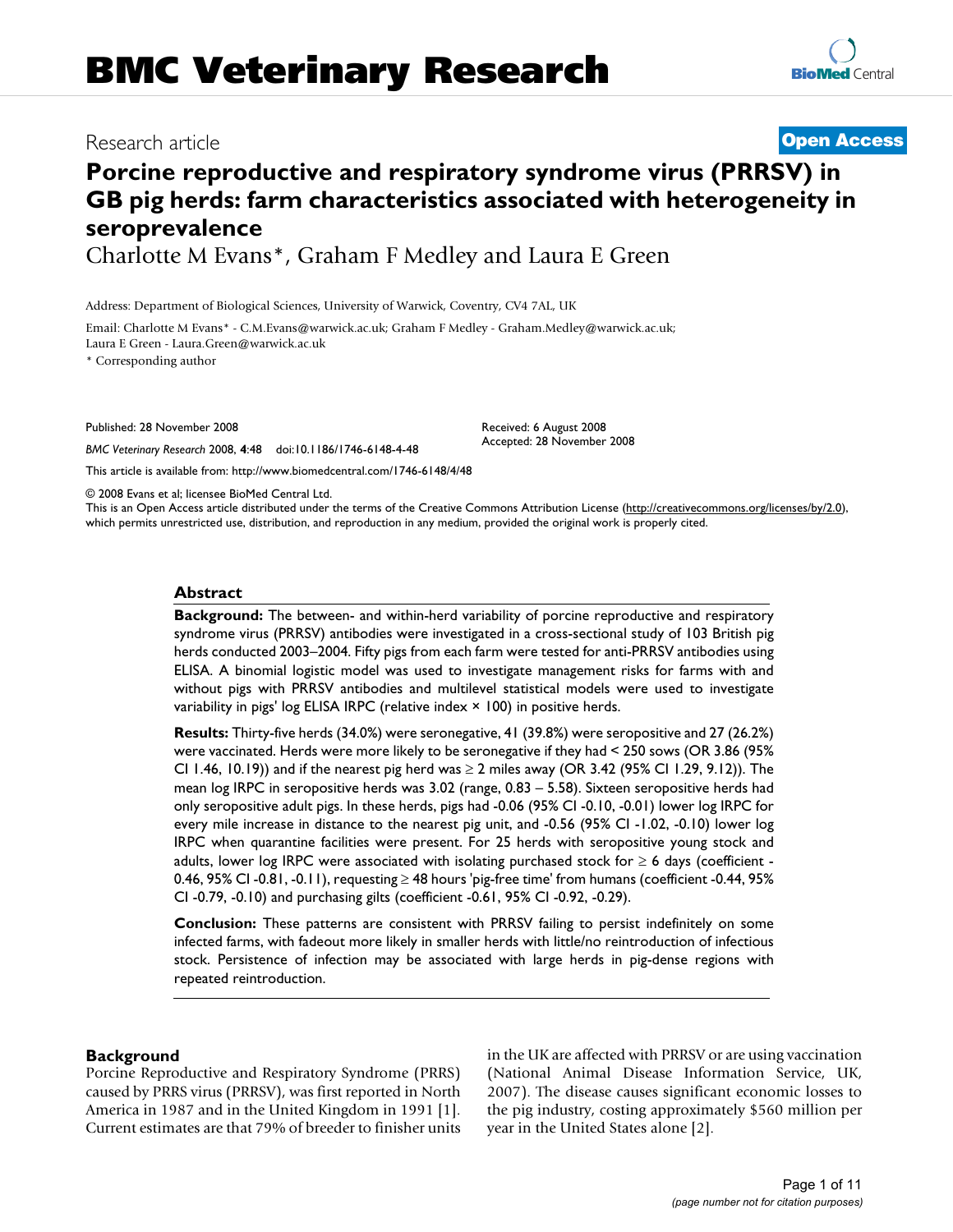The clinical signs of PRRSV are reproductive loss in sows including return to oestrus, abortion, premature farrowing, mummified foetuses and stillbirths [3,4]. PRRSV causes high pre-weaning mortality in piglets infected *in utero* [5] and immunosuppression and consequent increase in susceptibility to other infectious diseases, particularly respiratory diseases in pigs infected post-weaning [6]. The clinical disease caused by PRRSV is highly variable between farms. For example, whilst some seropositive herds have fairly consistent rates of respiratory disease [7,8], others have periodic outbreaks of reproductive disease in breeding sows [9] suggesting that the virus does not behave consistently between farms. There has also been a report of natural fadeout of PRRSV on a farm [10] and some reports of active elimination of PRRSV from individual herds [11,9,12,13].

The role of fadeout and persistence in determining viral transmission dynamics has been recognised for some time, especially in the context of measles and other childhood infections [14,15]. Periodic outbreaks of measles (and therefore episodes of fadeout) have been observed in small communities [14], with low rate of supply of susceptible individuals (births) and low rates of virus introduction [15]. Persistence of a virus in a host population is critically determined by the availability (proportion) of susceptibles in the population, which is determined by, *inter alia*, transmissibility of the virus, infectious period and existence of alternative hosts or environment contamination [16-18]. Thus, for PRRSV, the observed variable clinical signs and natural fadeout might occur because of variability in virus transmission within and between farms, different strains of virus, and/or because of transmission dynamic heterogeneity that results when most of the herd becomes immune.

Anti-PRRSV antibodies (detectable by ELISA) arise approximately 9 – 13 days after infection [19] and decay over time [19,12], persisting for up to 28 months [12]. Most pigs clear virus within 3–4 months of exposure [20], so most PRRSV antibody positive pigs are virus negative and consequently seropositivity is an indicator of past infection or vaccination. Whereas seropositivity of adult pigs might have been acquired many months previously in a herd in which the virus has become absent, seropositivity of young stock born on a farm indicates virus presence on that farm.

In this paper we present the farm and pig characteristics associated with herd seropositivity and pig heterogeneity in seroprevalence to PRRSV on 103 GB pig herds using ELISA antibodies as a marker for previous exposure to PRRSV and hypothesize on patterns of fadeout and persistence.

### **Methods**

#### *Study population and data collection*

Data used in this study came from a cross-sectional study of 103 pig herds in England, Wales and Scotland. Data were collected from June 2003 to August 2004 as part of a study of post weaning multisystemic wasting syndrome [21]. From each herd, 50 blood samples were collected: ten from pigs of both eight and 14 weeks of age and five from maiden gilts (breeding females in their first gestation) and five sows each of parity one, two, three, four and five or older. Pigs of the same age were randomly selected from the same pen. Where there were insufficient numbers of pigs, those in adjacent pens were randomly selected. The serum was removed from the whole blood by centrifugation and stored at -20°C. The sera were tested for PRRSV antibodies at Leeds Veterinary Laboratory using the CIVTEST PRRS E/S SUIS (Hipra, Girona, Spain), a commercially available indirect Enzyme-Linked Immunosorbent Assay (ELISA) with a sensitivity and specificity of 90.6% and 98.3% respectively according to the manufacturer. All tests were performed according to the manufacturer's instructions and results based on the IRPC (relative index  $\times$  100) of the sample with a cut off of  $\geq$  20 determining seropositivity, where:

$$
IRPC = \left[ \frac{OD_{450} \text{ Sample}-Mean \text{ OD}_{450} \text{ Negative Control}}{Mean \text{ OD}_{450} \text{ Positive Control}-Mean \text{ OD}_{450} \text{ Negative Control}} \right] \times 100
$$

During the farm visit, the farmer was interviewed and management variables relating to the unit were recorded. Variables that were selected for use in the current analysis were plausibly associated with infectious disease transmission. These included the size and purpose of the herd, purchase of stock, quarantine facilities, biosecurity within the herd, and characteristics of the nearest pig unit (Table 1). In addition, the farmer's veterinarian completed a self administered questionnaire that included information on whether clinical signs of PRRS had ever been seen and if confirmed on the unit, when they were last seen, whether the veterinarian thought that the virus was still on the unit and whether pigs were vaccinated against PRRSV.

#### *Data analysis*

#### *Seropositive pig*

A pig was defined as seropositive if the IRPC of the sample  $was \ge 20$  units (according to manufacturer's instructions).

#### *Seropositive herd*

A herd was defined as seropositive if at least one pig in the herd was seropositive. Given the specificity of the ELISA (98.3%), a sample size of 50 pigs from a disease free population would result in less than one false positive pig being detected (mean 0.85). This definition minimises the false negative errors.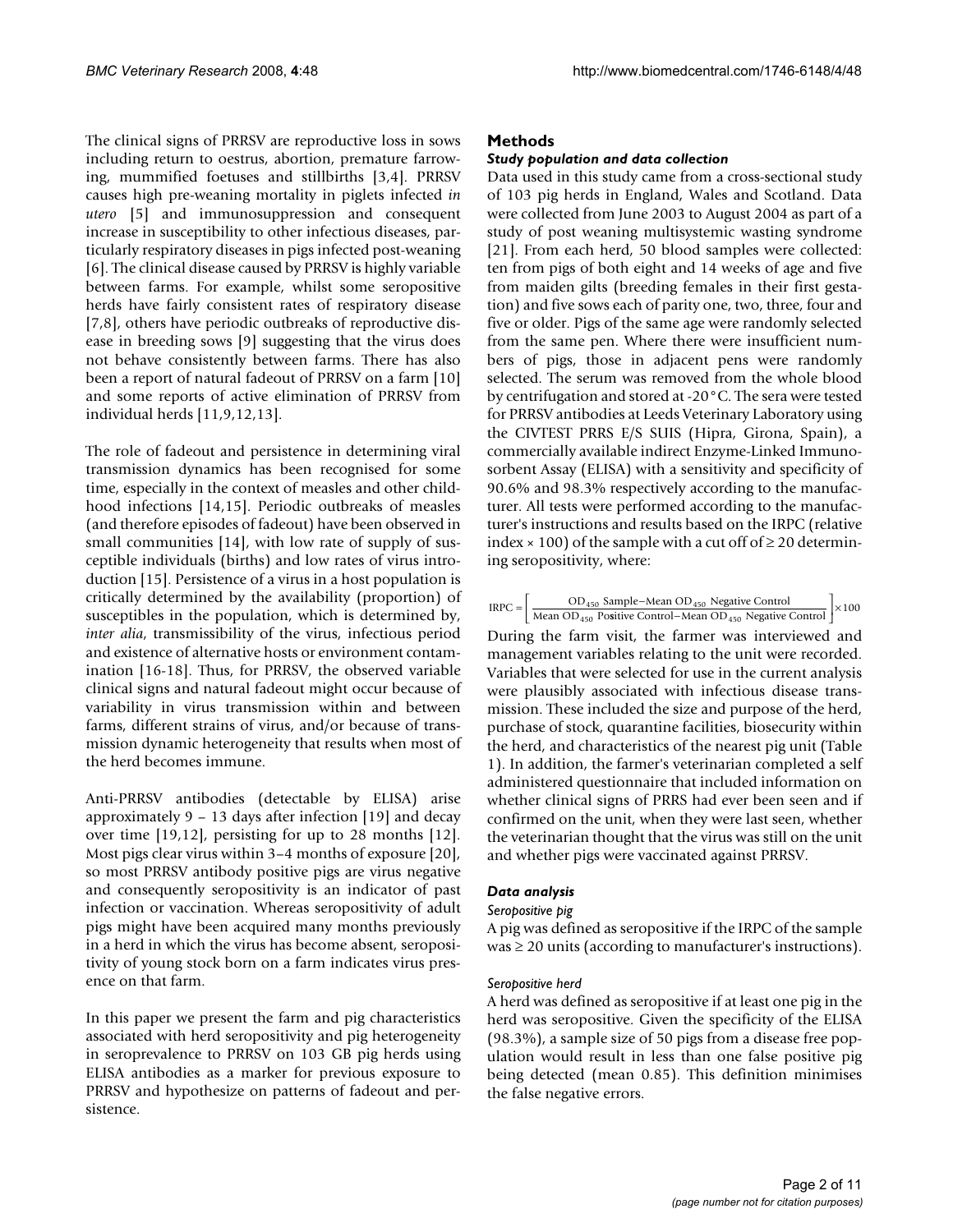**Table 1: Explanatory variables investigated in the statistical models obtained from the questionnaires with unit managers during farm visits June 2003 – August 2004**

| Herd attributes                     | Indoor or outdoor unit<br>Nucleus or commercial unit<br>Finisher site<br>Number of sows (median 327, range 20 - 2300)<br>Attending veterinarian specialist pig veterinarian<br>Multiple site herd<br>Pigs ever moved between sites<br>Different system for sick pigs<br>Sick pigs ever moved back to original batch group<br>Purchased gilts mixed with sows                                                                                                                                                                        |
|-------------------------------------|-------------------------------------------------------------------------------------------------------------------------------------------------------------------------------------------------------------------------------------------------------------------------------------------------------------------------------------------------------------------------------------------------------------------------------------------------------------------------------------------------------------------------------------|
|                                     | Time after purchasing that gilts are mixed with sow group (median 3.5 days, range $0 - 16$ )<br>Presence of separate gilt housing                                                                                                                                                                                                                                                                                                                                                                                                   |
| Purchased stock                     | Mixing of pigs with different batches<br>Purchase gilts<br>Purchase boars<br>Purchase semen                                                                                                                                                                                                                                                                                                                                                                                                                                         |
| Biosecurity                         | Presence of quarantine facilities<br>Quarantine facilities on- or off-site<br>Period of time incoming stock are isolated (median 6 days, range $0 - 28$ )<br>Isolated stock exposed to other pigs in the herd<br>Isolated stock tested for disease<br>Semen tested for disease<br>Protective clothing worn by employees<br>Pig-free time and who this applies to (median 48 hrs, range $0 - 168$ )<br>Footdip onto the unit and who this applies to<br>Parking of vehicles on- or off-site<br>Presence of a wheel dip onto the unit |
| Characteristics of nearest pig unit | Proximity of nearest pig unit (median 2 miles, range $0.1 - 17$ )<br>Nearest pig unit indoor or outdoor unit<br>Nearest pig unit nucleus or commercial unit<br>Nearest pig unit finisher site<br>Number of sows on nearest pig unit (median 250 sows, range $0 - 2000$ )                                                                                                                                                                                                                                                            |
| Rodents                             | Birds observed in pig housing<br>Rodents observed in pig housing                                                                                                                                                                                                                                                                                                                                                                                                                                                                    |

#### *Vaccinated herd*

A herd that, according to the veterinarian, was vaccinated. If the veterinarian did not give a response regarding vaccination, it was assumed that vaccination was not used.

FreeCalc (Version 2)<http://epiweb.massey.ac.nz>was used to calculate the minimum expected seroprevalence on a farm and by age when no seropositive animals were detected, adjusted by the sensitivity and specificity of the ELISA.

The total proportion of pigs seropositive per farm and for each age category was calculated and vaccinated and unvaccinated seropositive herds were compared. Seropositive herds were categorised according to whether there were any seropositive eight and 14 week old pigs (young stock) on the unit or not. The veterinarian questionnaire results were used to investigate the history of PRRS on all herds.

#### *Statistical modelling*

Three models were built.

Model 1: A binomial logistic regression model was used to determine associations between farm characteristics and the probability that a herd was seronegative for PRRSV antibodies. All veterinarians of vaccinated herds stated that PRRS had been seen on the units, so both vaccinated and positive herds were included in the model as seropositive herds. Analysis was carried out in Stata SE 9.0 (Stata Corporation, College Station, Texas).

Model 2 A three level mixed normal model was built in MLwiN version 2.1 [22] to investigate the associations between quantitative IRPC values and herd-level predictor variables in seropositive herds, but where young stock were seronegative. The outcome was  $log (IRPC + 12)$  (12) was added to make all log values positive) and pig by pen by farm as the three clustered levels of the hierarchy. The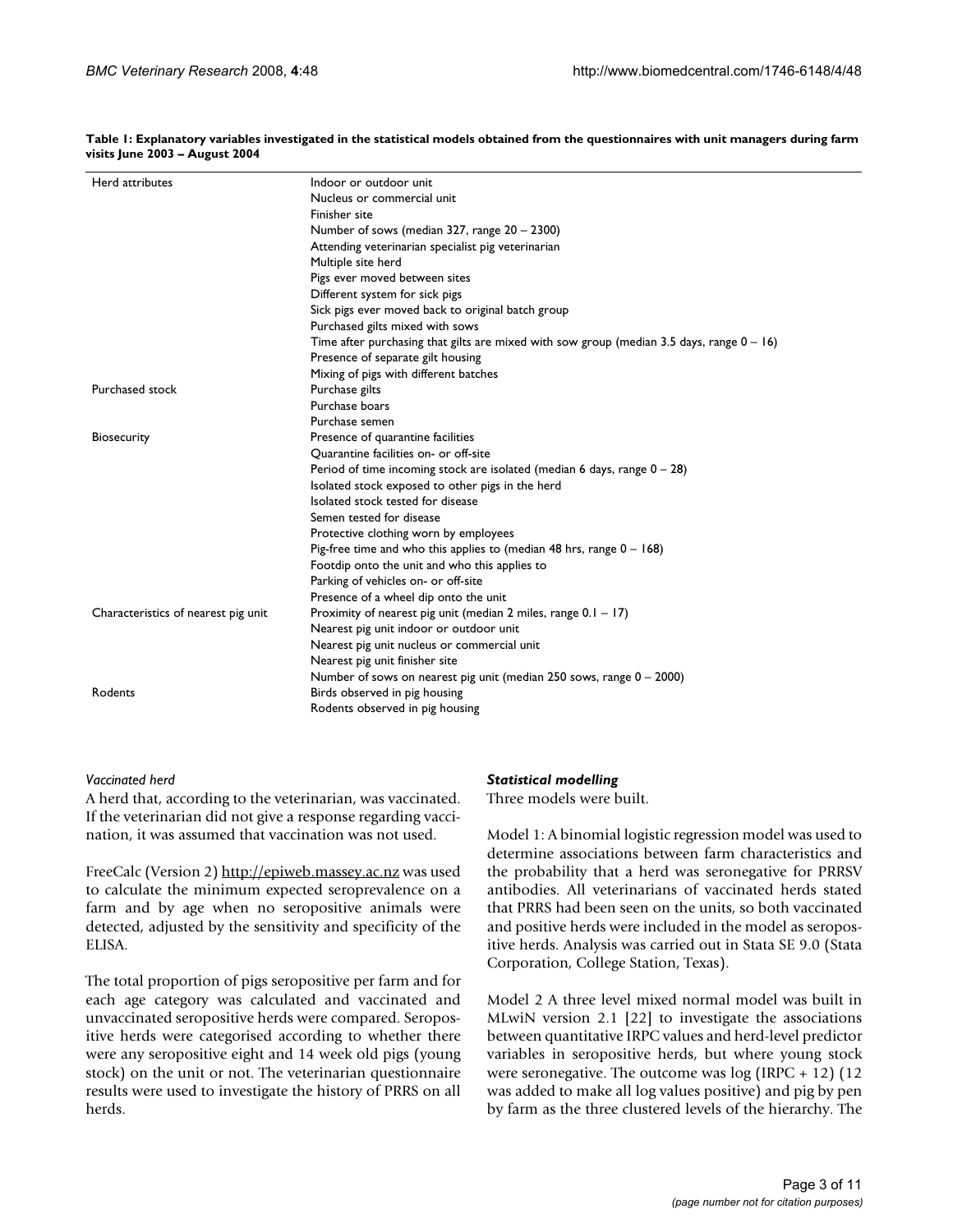fixed effects included age and management practices. The model took the form:

$$
Log (ELISA \text{positivity} + 12)_{ijk} = \beta X_0 + \beta X_k + \beta X_{jk} + \nu_k + \nu_{jk} + e_{ijk}
$$

Where  $\beta X_0$  is the intercept and  $\beta X$  is a series of fixed effect vectors that varied at the herd (k) and pen (j).  $v_k$  is the variance at herd level,  $v_{ik}$  is the variance at the pen level and  $e_{ijk}$  is the variance of the log IRPC between pigs.

Model 3 Is as Model 2, but includes those farms where young stock were seropositive.

For all models continuous predictor variables were investigated for linearity with the outcome variable using five quintiles. The variable was transformed into a categorical variable if the relationship was not linear by eye. Pairwise correlated variables were identified using Pearson's pairwise correlation coefficient (for continuous variables) and  $\chi^2$  tests (for categorical variables), with Fisher's exact test where appropriate. To reduce the number of predictor variables for consideration in the multivariable models, significance for the univariable screening of variables was set at  $P < 0.1$  [23]. Forward stepwise inclusion was used to build the multivariable models and confounding was assessed by evaluating the effect of the addition and removal of variables from the models. The significance probability for the multivariable models was P < 0.05. The model assumptions were investigated by observing distributions of pig standardized residuals; pigs that had significant influence on the model were determined by observing leverage values. Using pig-level seropositivity (absence or presence of antibodies) as a comparative outcome variable to log IRPC of pigs, the models were rerun with a binomial outcome and odds ratios were estimated for Models 2 and 3.

# **Results**

A total of 4852 pigs from 103 herds were used in the analysis. Thirty five (34.0%) herds did not have any seropositive pigs, 41 (39.8%) had at least one seropositive pig and 27 (26.2%) were using vaccination (Table 2). The median herd size was 327 sows (range 20, 2300). Based on 10 piglets born/sow/litter, two litters produced/year and an average slaughter age of 6 months (BPEX pig yearbook, 2006), approx. 3270 rearing pigs and 327 sows would be present on a median sized farm at any one time. If one or more seropositive pigs were detected from 50 pigs that were sampled per farm, the probability of the herd being truly seropositive is 95% at a prevalence of at least 12.2% (based on the sensitivity and specificity of the test).

Vaccinated herds had a slightly higher seropositivity in adults and a similar seropositivity to 14 week old pigs in unvaccinated seropositive herds (Figure 1). Both vaccinated and unvaccinated positive herds had a significantly higher proportion of seropositive adults than herds with no seropositive young stock.

There were sixteen positive herds that had seronegative young stock (Figures 1, 2 and 3). A herd with an average of 3270 rearing pigs would have approximately 136 pigs of each week of age from 1–24. The total number of eight and 14 week old pigs would therefore constitute 272 of the 3270 rearing pigs. A sample of 20 pigs from these age groups would be sufficient to detect a minimum seroprevalence of 22% with 95% confidence, given the sensitivity and specificity of the ELISA.

For the sixteen positive herds that had seronegative young stock, different serological patterns were observed according to whether herds purchased gilts (10 herds – Figure 2) or only used homebred replacements (6 herds – Figure 3). For herds that used homebred replacements, older sows were more likely to be seropositive compared with younger sows (Figure 3). Two out of ten herds that purchased gilts also had this pattern (Figure 2a, 2f) but for the majority of herds the seroprevalence was higher in younger sows on the farm (those purchased most recently) (Figure 2b–2e, 2g–2j) These individual farm ageseroprevalence curves demonstrate the between herd variability in exposure of pigs to PRRSV. There were no sero-

**Table 2: Number of negative, vaccinated and positive herds and pigs in the study (4852 pigs from 103 herds in GB)**

| Age of pigs | <b>Negative</b> |      | Vaccinated |      | <b>Positive</b> |      | Total |      |
|-------------|-----------------|------|------------|------|-----------------|------|-------|------|
|             | Herds           | Pigs | Herds      | Pigs | Herds           | Pigs | Herds | Pigs |
| 8 weeks     | 35              | 348  | 27         | 264  | 40              | 395  | 102   | 1007 |
| 14 weeks    | 34              | 339  | 27         | 256  | 40              | 396  | 101   | 991  |
| Gilts       | 34              | 166  | 27         | 135  | 41              | 204  | 102   | 505  |
| Parity I    | 33              | 151  | 26         | 129  | 41              | 192  | 100   | 472  |
| Parity 2    | 33              | 157  | 26         | 131  | 41              | 193  | 100   | 481  |
| Parity 3    | 32              | 147  | 25         | 120  | 39              | 192  | 96    | 459  |
| Parity 4    | 32              | 142  | 26         | 123  | 40              | 192  | 98    | 457  |
| Parity 5+   | 32              | 160  | 26         | 126  | 40              | 194  | 98    | 480  |
| Total       | 35              | 1610 | 27         | 1284 | 41              | 1958 | 103   | 4852 |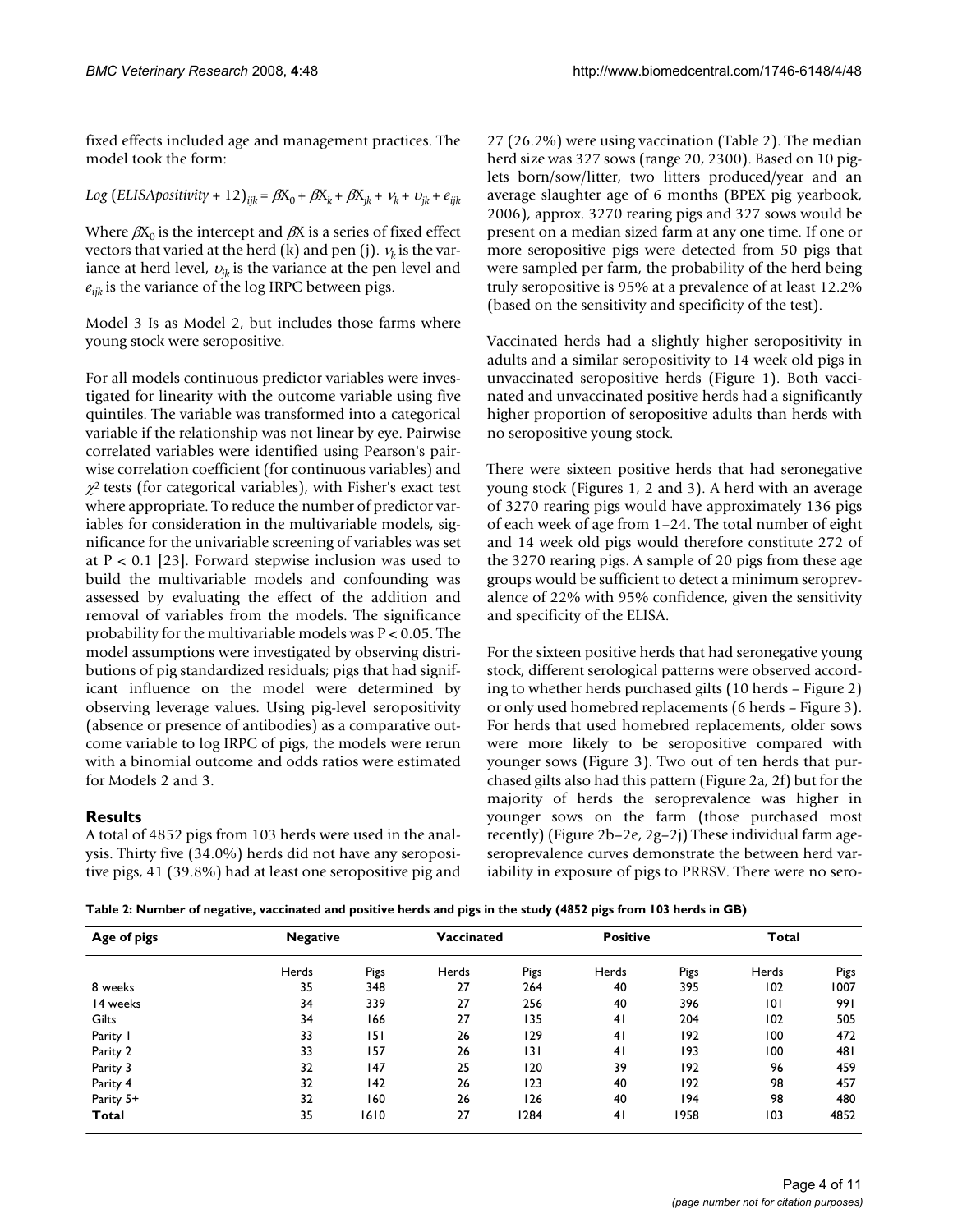

### Proportion of pigs seropositive by age fo seronegative young stoc **Figure 1** k and 27 vaccinated herds r 25 positive herds that had seropositive young stock, 16 positive herds that had **Proportion of pigs seropositive by age for 25 positive herds that had seropositive young stock, 16 positive herds that had seronegative young stock and 27 vaccinated herds**. Bars indicate exact 95% confidence intervals. Lines are included for ease of visual interpretation only.

positive herds that had positive young stock and negative adults, nor were there more seropositive 8 week old pigs compared to 14 week old pigs in any herds.

For 33 seronegative herds for which there were veterinarian responses, 26 reported never having seen PRRS on the unit and four stated that the disease had been seen, three of which had been confirmed positive by laboratory diagnosis. All veterinarians of the 27 vaccinated herds stated that PRRS had been seen on the unit in the past and 24 reported that PRRSV was still present. Of 25 seropositive herds with seropositive young stock, 21 veterinarians reported that they had seen PRRS in the past and 12 reported clinical signs since 2000. In addition, of sixteen seropositive herds that had negative young stock, seven attending veterinarians had seen PRRS on these farms in the past and five reported clinical signs since 2002.

In the binomial logistic regression model (Model 1, Table 3), herds were more likely to be seronegative for PRRSV antibodies if there were  $<$  250 sows on the unit (OR =

3.86, 95% CI 1.46, 10.19) and if the nearest pig unit was situated more than 2 miles from the index herd  $(OR =$ 3.42, 95% CI 1.29, 9.12). A herd size of < 250 sows was correlated with the unit being a nucleus or multiplier unit rather than a commercial unit. However, there were no other significant differences between commercial and nucleus or multiplier herds; therefore, the number of sows was included in the model. The nearest unit > 2 miles away was correlated with the nearest unit not being a commercial unit (it was a nucleus, multiplier unit, hobby farm or an isolation unit).

The mean log IRPC for pigs in seropositive herds was 3.02 (range, 0.83 – 5.58). In both Models 2 and 3, the log IRPC of pigs changed with age (Tables 4 and 5). In Model 2 (farms with seronegative young stock), the mean pig IRPC was 0.56 units lower when there were quarantine facilities on farm (95% CI -1.02, -0.10) and for every increasing mile distance between pig units there was a reduction in the log IRPC of 0.06 (95% CI -0.10, -0.01) (Table 4). The addition of the fixed effects accounted for 51.5% of herd-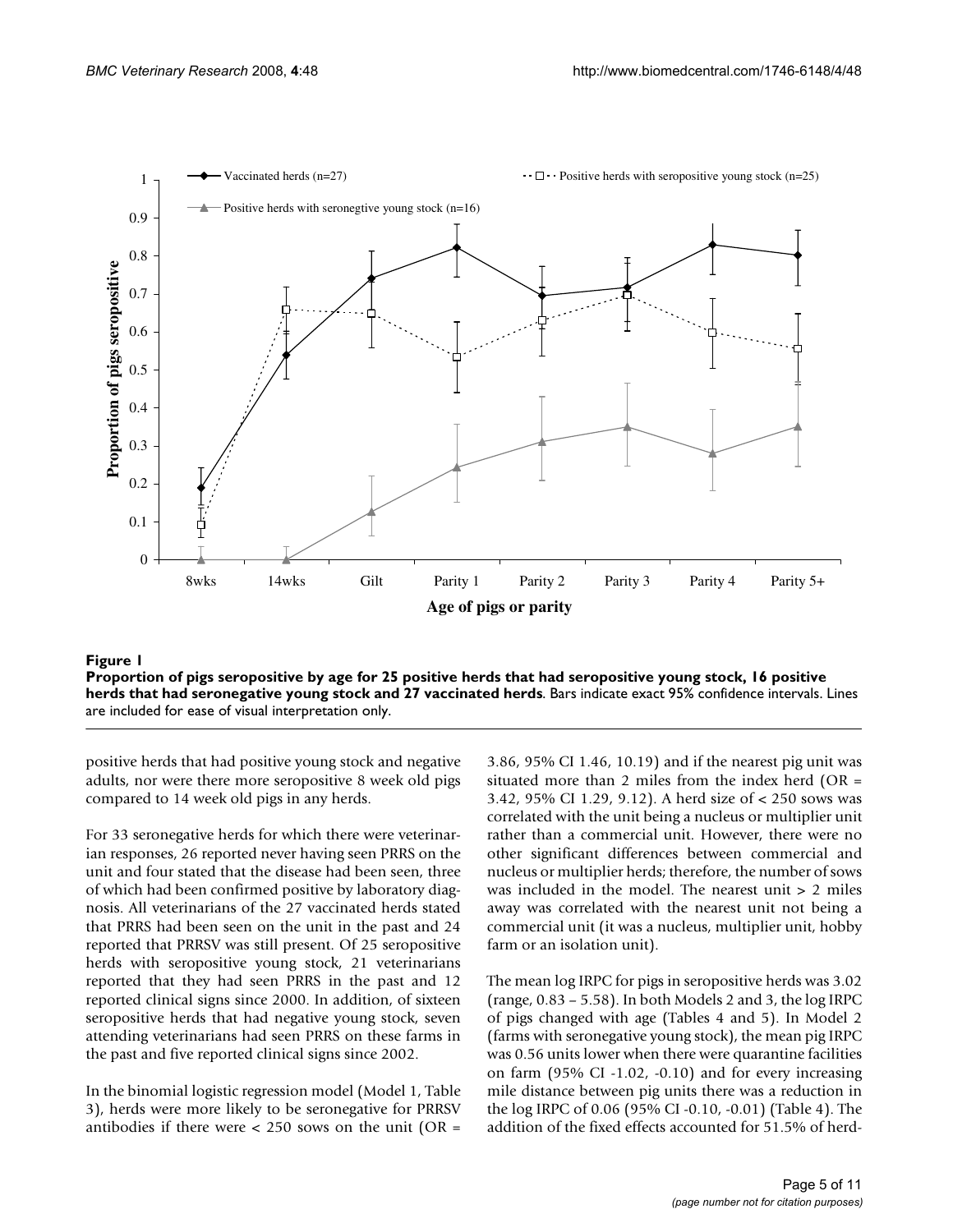

# replacement gilts **Figure 2** Proportion of pigs seropositive by age for ten seropositive herds that had completely seronegative young stock and purchased **Proportion of pigs seropositive by age for ten seropositive herds that had completely seronegative young stock and purchased replacement gilts**. x axis = Age of pigs or parity of sow (from left to right: 8 weeks, 14 weeks, gilts, parity 1, parity 2, parity 3, parity 4, parity 5+), y axis = Proportion of pigs seropositive.

level variability. In Model 3 (farms with seropositive young stock), the mean pig IRPC was 0.61 units lower in herds that purchased gilts rather than used homebred replacements (95% CI -0.92, -0.29), 0.46 units lower when the farmer isolated incoming stock for six days or more (95% CI -0.81, -0.11) and 0.44 units lower if the statutory pig free time for visitors was at least 48 hours (95% CI -0.79, -0.10) (Table 5). The addition of fixed effects accounted for 64.8% of all herd-level variability. The model fit was good for both Models 2 and 3 and the assumptions of normality were reasonable. Variables significant in the final multilevel models were also significant when the binomial outcome variable (seropositive/ seronegative) was used instead of pigs' log ELISA IRPC (p < 0.05) (Tables 4 and 5).

#### **Discussion**

The 103 herds sampled in this study were representative of the national herd in size, location and ratio of indoor to outdoor pig herds in 2004 [21]. Age-related antibody profiles were heterogeneous between farms, and much of the heterogeneity is explained by covariates that would be expected to be related to virus introduction (pig density, quarantine) or persistence (herd size). Although the data are from a cross-sectional study, the ELISA results indicate past exposure to PRRSV from which time-dependent patterns can be inferred. The prevalence of antibody positive pigs in one age group is not necessarily associated with the prevalence in another, because exposure to virus may have occurred at different times and, for sows, even on a differ-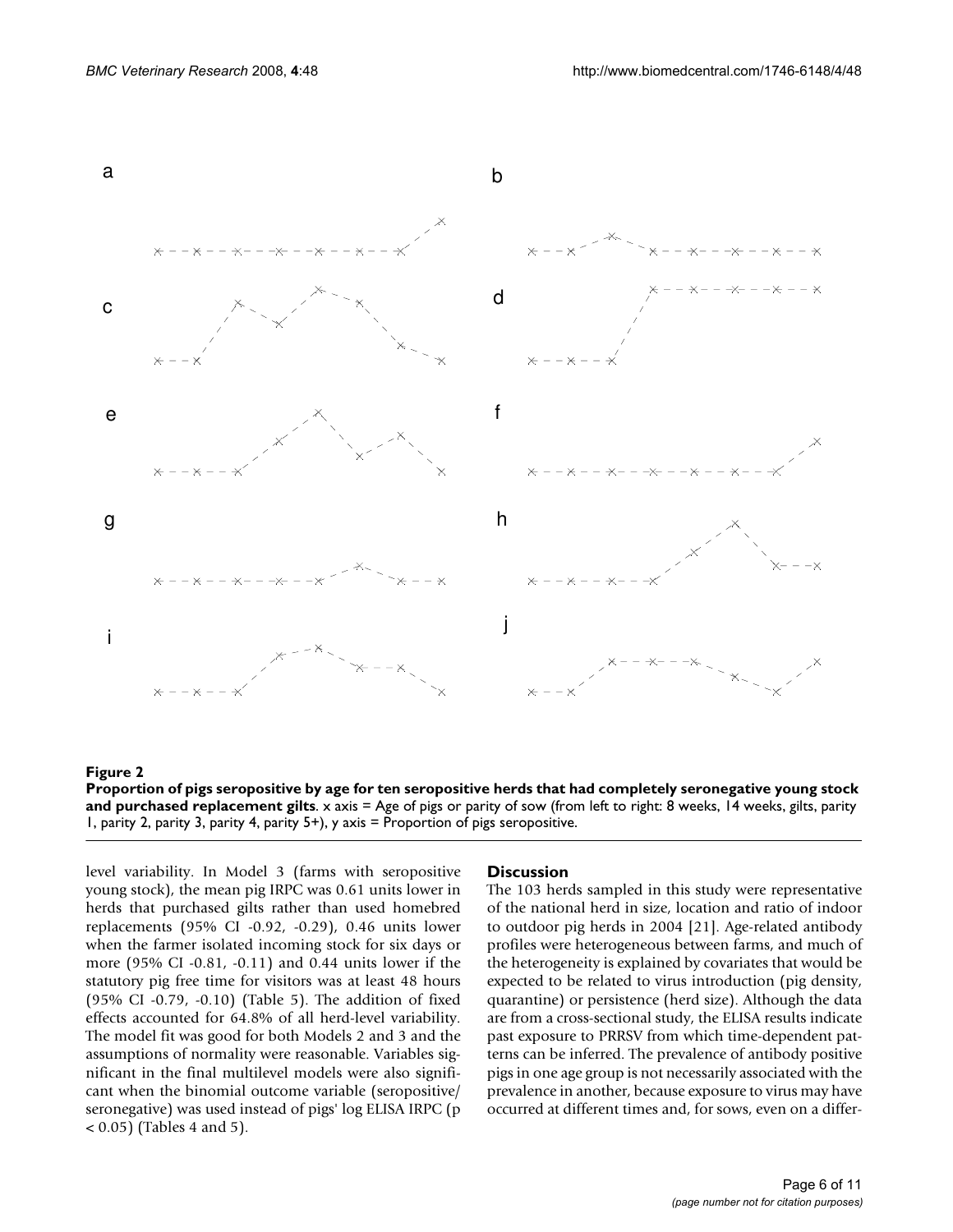

# homebred gilts **Figure 3** Proportion of pigs seropositive by age for six seropositive herds that had completely seronegative young stock and only used

**Proportion of pigs seropositive by age for six seropositive herds that had completely seronegative young stock and only used homebred gilts**. x axis = Age of pigs or parity of sow (from left to right: 8 weeks, 14 weeks, gilts, parity 1, parity 2, parity 3, parity 4, parity 5+), y axis = Proportion of pigs seropositive.

#### **Table 3: Model 1.**

| Variable                     | Sample size | <b>OR</b> | SE   | p      | 95% CI |       |
|------------------------------|-------------|-----------|------|--------|--------|-------|
| Herd size                    |             |           |      |        |        |       |
| $\geq$ 250 sows              | 75          | reference |      |        |        |       |
| $< 250$ sows                 | 27          | 3.86      | 1.91 | < 0.05 | l.46   | 10.19 |
| Distance to nearest pig herd |             |           |      |        |        |       |
| $<$ 2 miles                  | 40          | reference |      |        |        |       |
| $\geq$ 2 miles               | 62          | 3.42      | ا7۱. | < 0.05 | 0.29   | 9.12  |

Multivariable logistic regression model of factors associated with herds that were negative for PRRSV antibodies compared to those seropositive or vaccinated (103 herds in total).

Odds ratio (OR); standard error of the odds ratio (SE); probability function (p); 95% confidence interval (CI) (exp(coefficient+/-(1.96 × standard error)))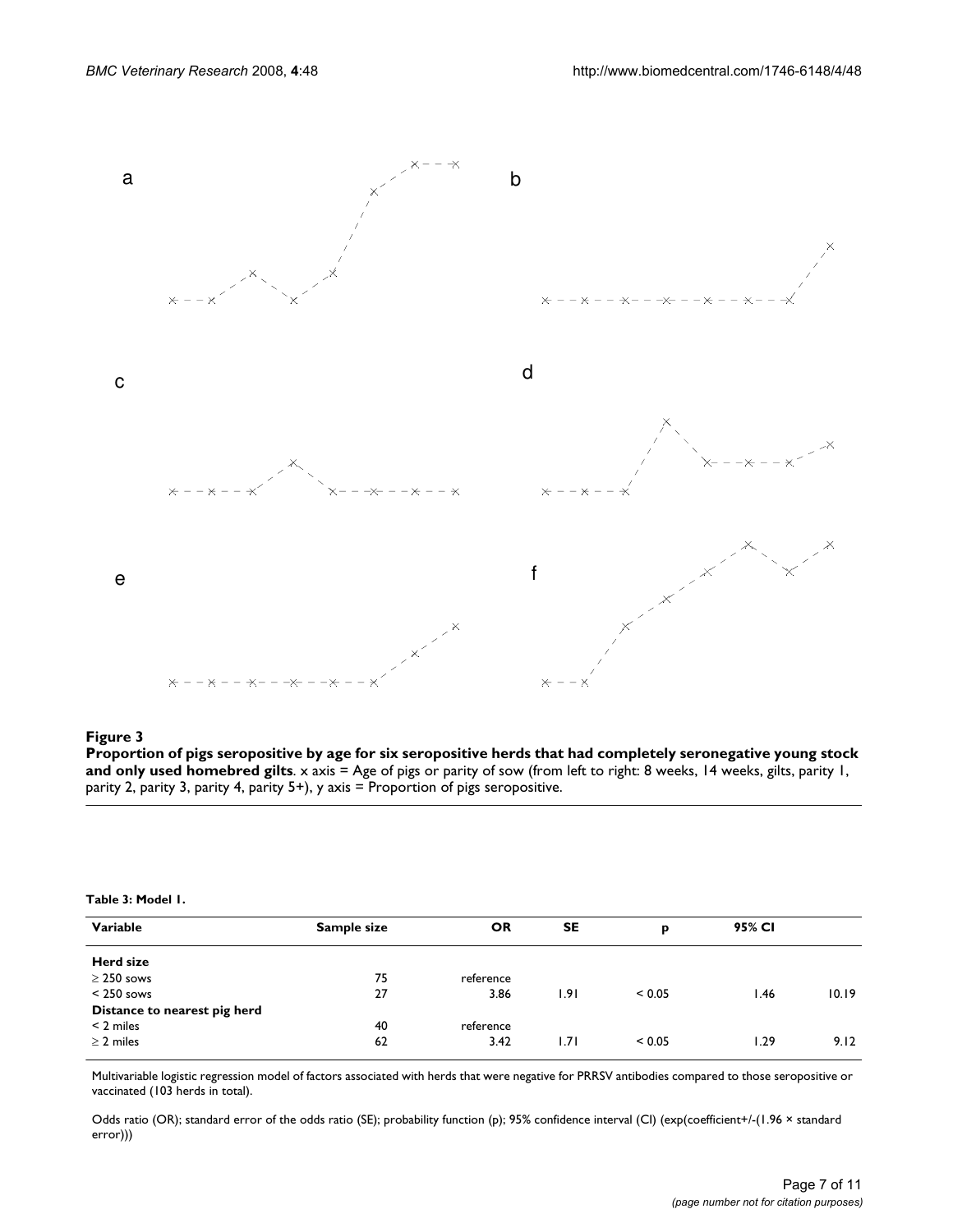# **Table 4: Model 2.**

| Variable                             | n  | <b>Coefficient</b> | SE   | p      | Cl <sup>a</sup> |         | <b>OR</b> | <b>CI</b> b |       |
|--------------------------------------|----|--------------------|------|--------|-----------------|---------|-----------|-------------|-------|
| Intercept                            |    | 2.48               | 0.25 |        |                 |         |           |             |       |
| Age category                         |    |                    |      |        |                 |         |           |             |       |
| 8 weeks                              |    | reference          |      |        |                 |         | reference |             |       |
| 14 weeks                             | 16 | $-0.06$            | 0.2  | 0.76   | $-0.45$         | 0.33    | reference |             |       |
| Gilts                                | 16 | 0.52               | 0.2  | 0.01   | 0.12            | 0.92    | reference |             |       |
| Parity I                             | 16 | 0.93               | 0.2  | < 0.01 | 0.53            | 1.33    | 10.8      | 3.54        | 33.02 |
| Parity 2                             | 16 | 1.14               | 0.21 | < 0.01 | 0.74            | 1.54    | 16.3      | 5.44        | 48.84 |
| Parity 3                             | 16 | 1.19               | 0.2  | < 0.01 | 0.79            | 1.59    | 18.8      | 6.4         | 54.88 |
| Parity 4                             | 16 | 1.08               | 0.2  | < 0.01 | 0.68            | 1.48    | 12.72     | 4.21        | 38.4I |
| Parity 5+                            | 16 | 1.31               | 0.2  | < 0.01 | 0.91            | 1.71    | 8.39      | 2.87        | 24.56 |
| Distance to nearest pig unit (miles) | 16 | $-0.06$            | 0.02 | < 0.01 | $-0.1$          | $-0.01$ | 0.88      | 0.78        | 0.99  |
| Quarantine facilities on farm        |    |                    |      |        |                 |         |           |             |       |
| Not present                          | 4  | reference          |      |        |                 |         |           |             |       |
| Present                              | 12 | $-0.56$            | 0.24 | < 0.05 | $-1.02$         | $-0.1$  | 0.27      | 0.08        | 0.87  |
| <b>Estimation of random effects:</b> |    |                    |      |        |                 |         |           |             |       |
| Variation between herds              |    | 0.12               | 0.06 |        |                 |         |           |             |       |
| Variation between pens               |    | 0.29               | 0.05 |        |                 |         |           |             |       |
| Variation between pigs               |    | 0.24               | 0.01 |        |                 |         |           |             |       |

Multivariable three level mixed model of factors associated with log IRPC of 774 pigs belonging to 16 herds that had seronegative young stock.

Sample size (n); standard error (SE); probability function (p); 95% confidence interval (CIa) when pigs' log IRPC (+12) values were used as a continuous outcome variable; Odds Ratios (OR) and 95% confidence interval (CIb) when pig-level seropositivity (absence/presence of antibodies) was used as a comparative binary outcome variable (exp(coefficient+/-(1.96  $\times$  standard error))).

ent farm. The presence of antibodies in young stock indicates virus presence and transmission on that farm.

Classifying herds as virus negative on the basis of 20 seronegative 8 or 14 week old pigs (irrespective of whether seropositivity was non-homogeneously distributed within the two age groups) is supported by three arguments. First, there was no passive immunity, which declines within 4–10 weeks [24,25] indicating that sows were likely seronegative. Second, in the current study, unvaccinated herds with seropositive young stock had a mean seroprevalence of 67% in 14 week old pigs (Figure 1). When all 20 grower pigs were seronegative the true seroprevalence would be expected to be ≤22%, with 95% confidence. This suggests that young stock might act as sentinels for active virus transmission within a herd: they are either negative or highly positive. Third, both vaccinated and unvaccinated positive herds had a significantly higher proportion of seropositive adults than herds with no seropositive young stock, indicating that these herds had no/little active infection in adults.

The factors that may provide a pool of susceptible pigs and reduce the probability of herd immunity and so aid persistence of PRRSV on pig farms include production of susceptible piglets (approximately 22 per annum per sow) and the movement of pigs between farms, especially breeding stock, currently replaced at 45% per annum in the UK. These risks are correlated and decrease together as herd size decreases. There may be a threshold level when

the probability of successful introduction reduces to below 1. In the current study, this appears to be at  $\sim$ 250 sows. So a smaller herd size might reflect an increased probability of reduced risk of introduction of virus and/or virus fadeout from lack of susceptible pigs. The association between fadeout of PRRSV and herd size has been reported previously [10].

Herds with < 250 sows were correlated with multiplier and nucleus herds. Such herds were also more likely to be situated > 2 miles from the next nearest pig unit. It is not possible to state which of these factors, or the combination of factors, assists seronegativity because these farms are more likely to be more biosecure than commercial farms and might be deliberately situated further away from the main pig breeding areas. Consequently, cause and effect relationships cannot be separated. However, biologically, a small population is more likely to lead to virus fade out.

PRRSV antibody negative herds were more prevalent (Model 1) when they were > 2 miles away from the nearest pig unit. Seropositivity was also lower in herds that were more remote from other pig herds so local distant spread appears possible. The mechanisms by which virus may be transmitted between herds is currently not known, although aerosol transmission of PRRSV has been demonstrated over short distances [26,27] and some birds and insects can harbour virus [28[,29](#page-10-0)] and so might transmit virus over longer distances. The association of lower IRPC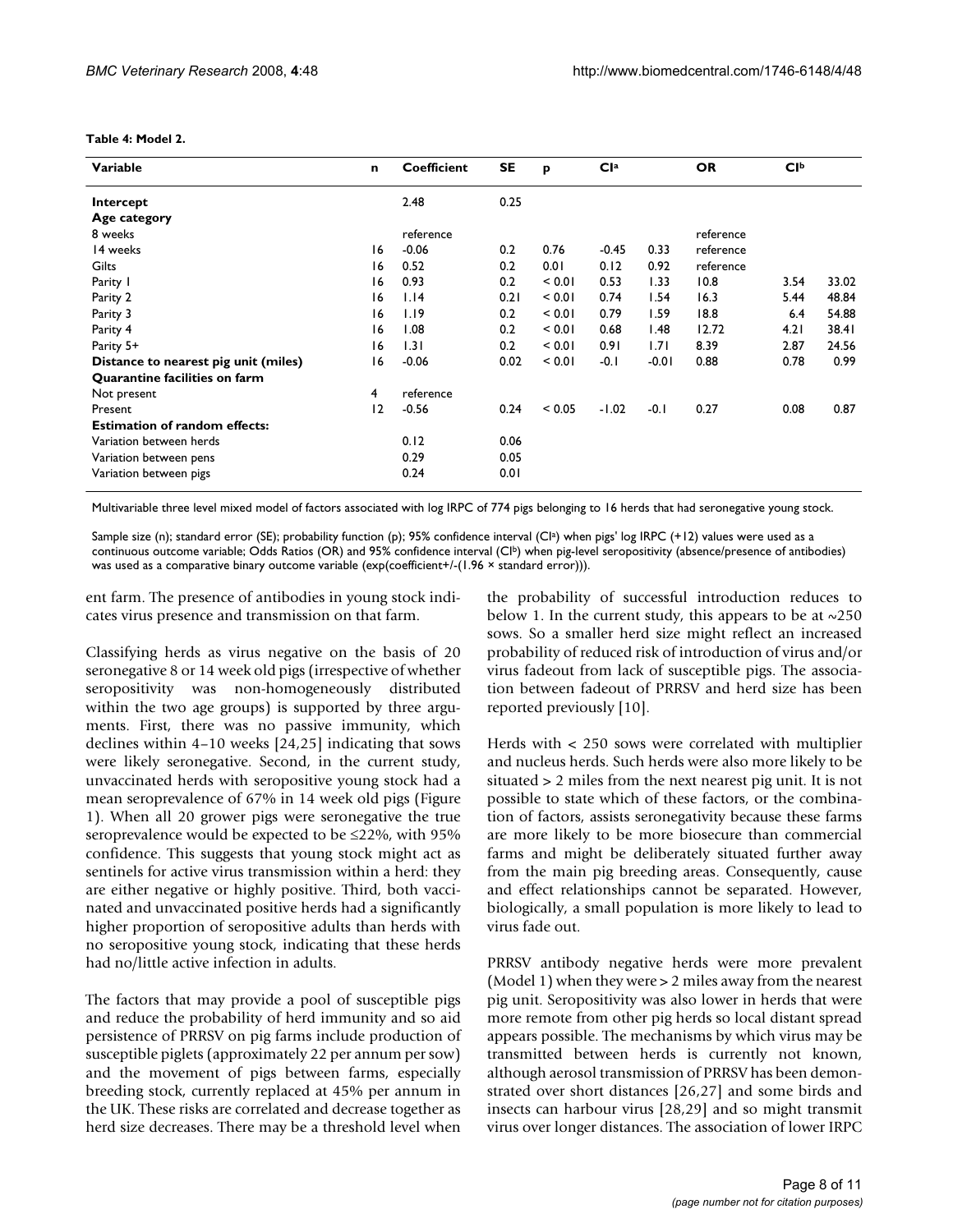| Variable                                | n  | <b>Coefficient</b> | SE   | p           | Cl <sup>a</sup> |         | <b>OR</b> | Clp   |       |
|-----------------------------------------|----|--------------------|------|-------------|-----------------|---------|-----------|-------|-------|
| Intercept                               |    | 2.85               | 0.16 |             |                 |         |           |       |       |
| Age category                            |    |                    |      |             |                 |         |           |       |       |
| 8 weeks                                 | 24 | reference          |      |             |                 |         |           |       |       |
| 14 weeks                                | 24 | 1.47               | 0.14 | < 0.01      | 1.19            | 1.75    | 23.57     | 11.32 | 49.06 |
| Gilts                                   | 25 | 1.52               | 0.15 | < 0.01      | 1.23            | 1.81    | 26.31     | 11.99 | 57.74 |
| Parity I                                | 25 | 1.36               | 0.15 | < 0.01      | 1.07            | 1.65    | 13.37     | 6.14  | 29.11 |
| Parity 2                                | 25 | 1.52               | 0.15 | < 0.01      | 1.22            | 1.81    | 22.81     | 10.39 | 50.05 |
| Parity 3                                | 24 | 1.6                | 0.15 | < 0.01      | 1.3             | 1.9     | 29.93     | 13.32 | 67.25 |
| Parity 4                                | 24 | 1.38               | 0.15 | < 0.01      | 1.09            | 1.68    | 17.98     | 8.21  | 39.37 |
| Parity 5+                               | 24 | 1.42               | 0.15 | < 0.01      | 1.13            | 1.71    | 14.73     | 6.75  | 32.14 |
| <b>Purchased gilts</b>                  |    |                    |      |             |                 |         |           |       |       |
| No                                      | 13 |                    |      |             |                 |         |           |       |       |
| Yes                                     | 12 | $-0.61$            | 0.16 | < 0.01      | $-0.92$         | $-0.29$ | 0.35      | 0.18  | 0.7   |
| Length of time purchased stock isolated |    |                    |      |             |                 |         |           |       |       |
| Not isolated                            | 4  | reference          |      |             |                 |         |           |       |       |
| $I - 5$ days                            | 3  | $-0.36$            | 0.25 | 0.14        | $-0.85$         | 0.12    | 0.61      | 0.21  | 1.77  |
| 6 days or more                          | 8  | $-0.46$            | 0.18 | < 0.01      | $-0.81$         | $-0.11$ | 0.43      | 0.2   | 0.93  |
| Pig free time for visitors              |    |                    |      |             |                 |         |           |       |       |
| $<$ 48 hours                            | 17 | reference          |      |             |                 |         |           |       |       |
| $\geq$ 48 hours                         | 8  | $-0.44$            | 0.18 | ${}_{0.05}$ | $-0.79$         | $-0.1$  | 0.44      | 0.2   | 0.93  |
| <b>Estimation of random effects:</b>    |    |                    |      |             |                 |         |           |       |       |
| Variation between herds                 |    | 0.11               | 0.04 |             |                 |         |           |       |       |
| Variation between pens                  |    | 0.2                | 0.03 |             |                 |         |           |       |       |
| Variation between pigs                  |    | 0.45               | 0.02 |             |                 |         |           |       |       |

#### **Table 5: Model 3.**

Multivariable three level mixed model of factors associated with log IRPC of 1184 pigs belonging to 25 herds that had seropositive young stock.

Sample size (n); standard error (SE); probability function (p); 95% confidence interval (CI<sup>a</sup>) when pigs' log IRPC (+12) values were used as a continuous outcome variable; Odds Ratios (OR) and 95% confidence interval (CIb) when pig-level seropositivity (absence/presence of antibodies) was used as a comparative binary outcome variable (exp(coefficient+/-(1.96 × standard error))).

values in positive herds when statutory pig-free time for visitors was > 48 hours may reflect a possible route of introduction of virus, although not reported previously. It is also likely to correlate with generally high biosecurity. However the virus is transmitted, researchers in Denmark and the UK suggest that between-herd transmission of virus, not via pigs, is possible [1,30].

As well as geographical isolation, purchase of known negative stock and quarantine of stock before introduction onto a farm may limit introduction of PRRSV. Presence of quarantine facilities were not associated with antibody negative herds but were associated with herds that had all seronegative young stock (Model 2), which are likely to have been virus negative (see below). In addition, time that purchased stock spent in isolation was associated with lower IRPC values in pigs in virus positive herds (Model 3). This latter association could occur if pigs in isolation were more likely to be virus negative by the time they entered the unit. Isolation of new stock has been associated with a lower risk of introduction of PRRSV [1,31,8].

A lower mean IRPC in positive herds with purchased gilts rather than homebred replacements would occur if there was a higher probability that purchased gilts were seronegative compared with homebred gilts: this probability would be high if the mean herd seropositivity was higher than the mean of all herds. Purchase of PRRSV negative gilts into a PRRS virus positive herd might lead to disease in the herd if these gilts were infected when pregnant and this may explain some of the irregular disease patterns reported in positive herds [9].

The presence of antibodies in breeding female pigs but not young stock (Figures 2 and 3) has two possible explanations. First, gilts were exposed to virus or vaccinated on one farm and then introduced into a negative herd when they were seropositive but virus negative. Second, if virus had been transmitted on the farm in the recent past, but had since faded out, then it would leave seropositive virus negative older parity sows. This is seen in six herds that had seronegative young stock and used homebred replacement gilts (Figure 3a–3f), where older sows were more likely to be seropositive. This suggests fadeout of virus from the herd, since older pigs are more likely to have been present in the herd when virus was circulating.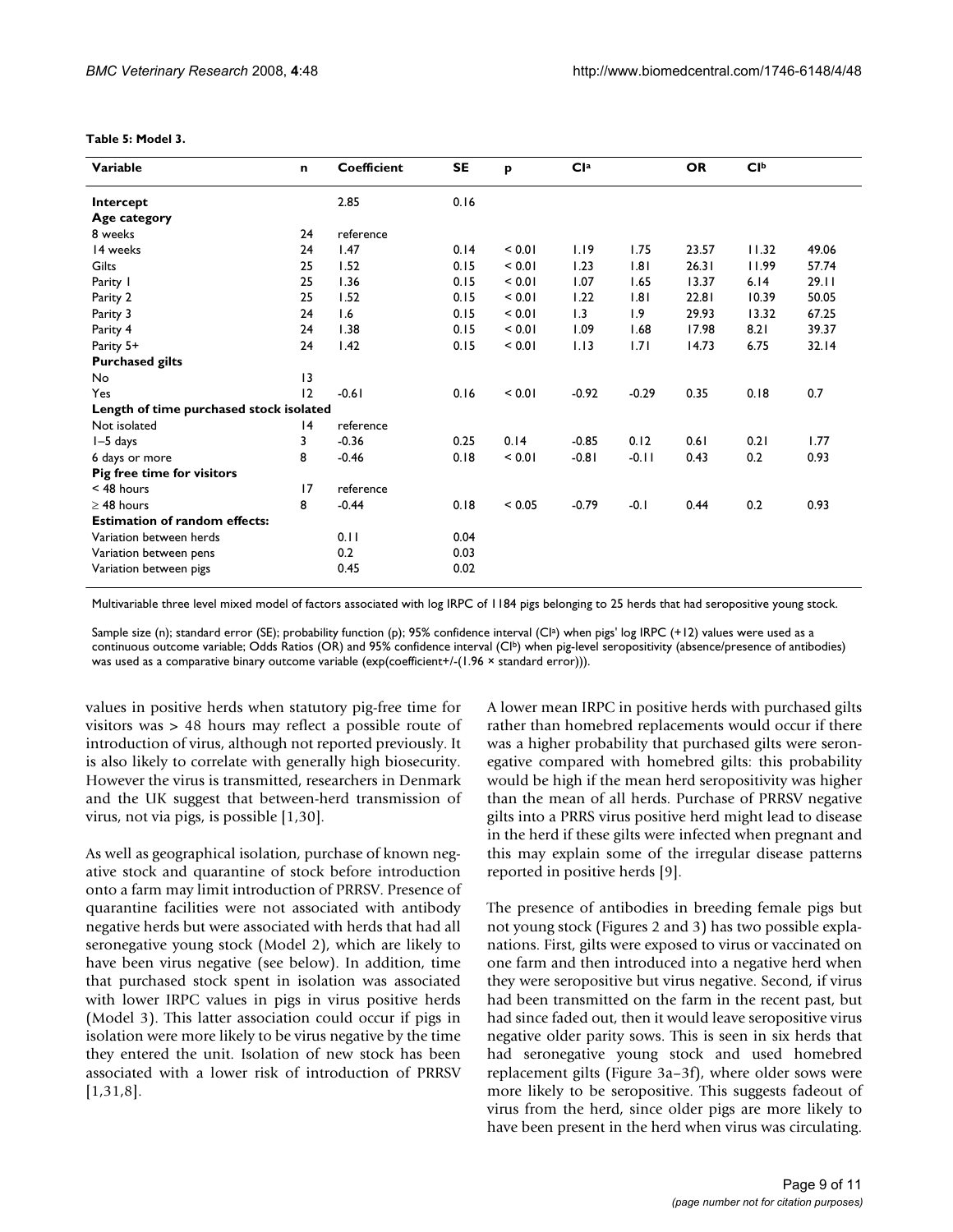Following fadeout of virus, younger pigs in the herd would not have been exposed to virus and so would remain seronegative. Four of these six herds that used homebred replacements had some seropositive gilts or parity 1 sows (suggesting that virus was present up until quite recently) (Figure 3a, 3c, 3d, 3f). This may suggest either the early stages of fadeout (with younger pigs having not been exposed to virus) or the early stages of an outbreak, with virus in the breeding herd but not yet in the young stock. Two of the profiles of herds that had seronegative young stock and purchased gilts also suggest virus fadeout (Figure 2a, 2f), but the remaining eight had a higher proportion of seropositive younger sows compared with older sows (Figure 2b–2e, 2g–2j). This suggests introduction of antibody positive stock into virus negative herds and a decline in the level of antibodies in older sows because they had been purchased, and presumably exposed, a long time previously and the level of antibodies had waned. These profiles suggest non re-exposure to virus after purchase and therefore a lack of virus in the recipient herd.

It is likely that both truly virus positive and truly virus negative herds that use homebred replacements are the most clinically and immunologically stable, since the former encourages active immunity in pigs before their first gestation and the latter have no virus. Introduction of viraemic stock into positive herds might assist in persistence of PRRSV through re-introduction and would be of concern if a different strain of PRRSV was introduced. Conversely, introduction of negative pigs into a positive herd might cause disease because these gilts would be infected in their first gestation. Totally negative herds are at risk of PRRSV introduction if geographically close to another pig farm, of larger herd size or if purchasing and/or not isolating incoming stock. We are pursuing the development of mathematical models to better understand the transmission dynamics of PRRSV, the patterns of clinical disease it exhibits and appropriate control strategies.

Approximately 51.5% and 64.8% of the total betweenherd variance (amongst seropositive herds) were explained in the two multilevel models (Tables 4 and 5) respectively. As a result, the proportion of variation attributable to differences between pens and between pigs was high in both multivariable models. Approximately 37% and 59% of the total variation was attributable to differences between pigs in the two models (Tables 4 and 5) respectively. The collection of data at the pen and pig levels may have accounted for some of this variability. Main sources of variability may include IRPC values between pigs (experimental error and strain variation) as well as presence of maternal antibody and the time of exposure to virus.

The decision to use ELISA log IRPC values as the continuous outcome variable in the multilevel models was based on < 100% sensitivity of PRRSV ELISAs [32,33]. A binary outcome would have led to a possible misclassification if pigs with low PRRSV IRPC values were coded as seronegative when they were, in fact, low seropositive and vice versa. The normality of residuals and the similar pattern of significance of variables present in the multivariable models when the binary outcome was used imply the suitability of the data to this type of analysis.

# **Conclusion**

We conclude that PRRSV infection was far from consistent across this sample of farms, with herds ranging from seropositive pigs in all age groups, to seronegative in young stock and seronegative in all ages. The results suggest that PRRSV transmission dynamics exhibit viral fadeout and reintroduction rather than indefinite persistence on infected farms. Whilst fadeout may occur in smaller more geographically isolated herds with minimal introduction of infectious stock, persistence may be associated with large herds in pig-dense regions with continuous introduction of infectious stock. These results may explain why disease is variable between infected herds and indicate that different management strategies are required which depend on the current herd status.

# **Authors' contributions**

CME was involved in the analysis and interpretation of the results and statistical analyses. GFM was involved in the development of the research concept and ideas. LEG designed the study, participated in its coordination and was involved in the interpretation of results and the development of the research concept and ideas. All authors contributed to the drafting of the manuscript and have read and approved the final version.

# **Acknowledgements**

We express our gratitude to all the farmers and veterinarians who participated in this study, and all field technicians and research staff involved in data collection and processing: Amy Kilbride, Jane Slevin, Kerry Woodbine, Megan Turner, Emma Novell, Charlotte Boss, Fiona Boyd, Martin Crockett, Maureen Horne, Lucy Wilson and Bart ven den Borne. We thank three anonymous referees for their suggested changes to the manuscript. Charlotte Evans is in receipt of a CASE BBSRC studentship with industrial sponsorship from the British Pig Executive (BPEX).

#### **References**

- 1. Edwards S, Robertson J, Wilesmith J, Ryan J, Kilner C, Paton DJ, Drew TW, Brown I, Sands J: **PRRS ("Blue-Eared Pig Disease) in Great Britain.** *AASP Internaltional PRRS Symposium Edition* 1992:32-36.
- 2. Neumann EJ, Kliebenstein JB, Johnson CD, Mabry JW, Bush EJ, Seitzinger AH, Green AL, Zimmerman JJ: **[Assessment of the economic](http://www.ncbi.nlm.nih.gov/entrez/query.fcgi?cmd=Retrieve&db=PubMed&dopt=Abstract&list_uids=16121604) [impact of porcine reproductive and respiratory syndrome](http://www.ncbi.nlm.nih.gov/entrez/query.fcgi?cmd=Retrieve&db=PubMed&dopt=Abstract&list_uids=16121604) [on swine production in the United States.](http://www.ncbi.nlm.nih.gov/entrez/query.fcgi?cmd=Retrieve&db=PubMed&dopt=Abstract&list_uids=16121604)** *Journal of the American Veterinary Medical Association* 2005, **227:**385-392.
- 3. Hopper SA, White ME, Twiddy N: **[An outbreak of blue-eared pig](http://www.ncbi.nlm.nih.gov/entrez/query.fcgi?cmd=Retrieve&db=PubMed&dopt=Abstract&list_uids=1413421) [disease \(porcine reproductive and respiratory syndrome\) in](http://www.ncbi.nlm.nih.gov/entrez/query.fcgi?cmd=Retrieve&db=PubMed&dopt=Abstract&list_uids=1413421)**